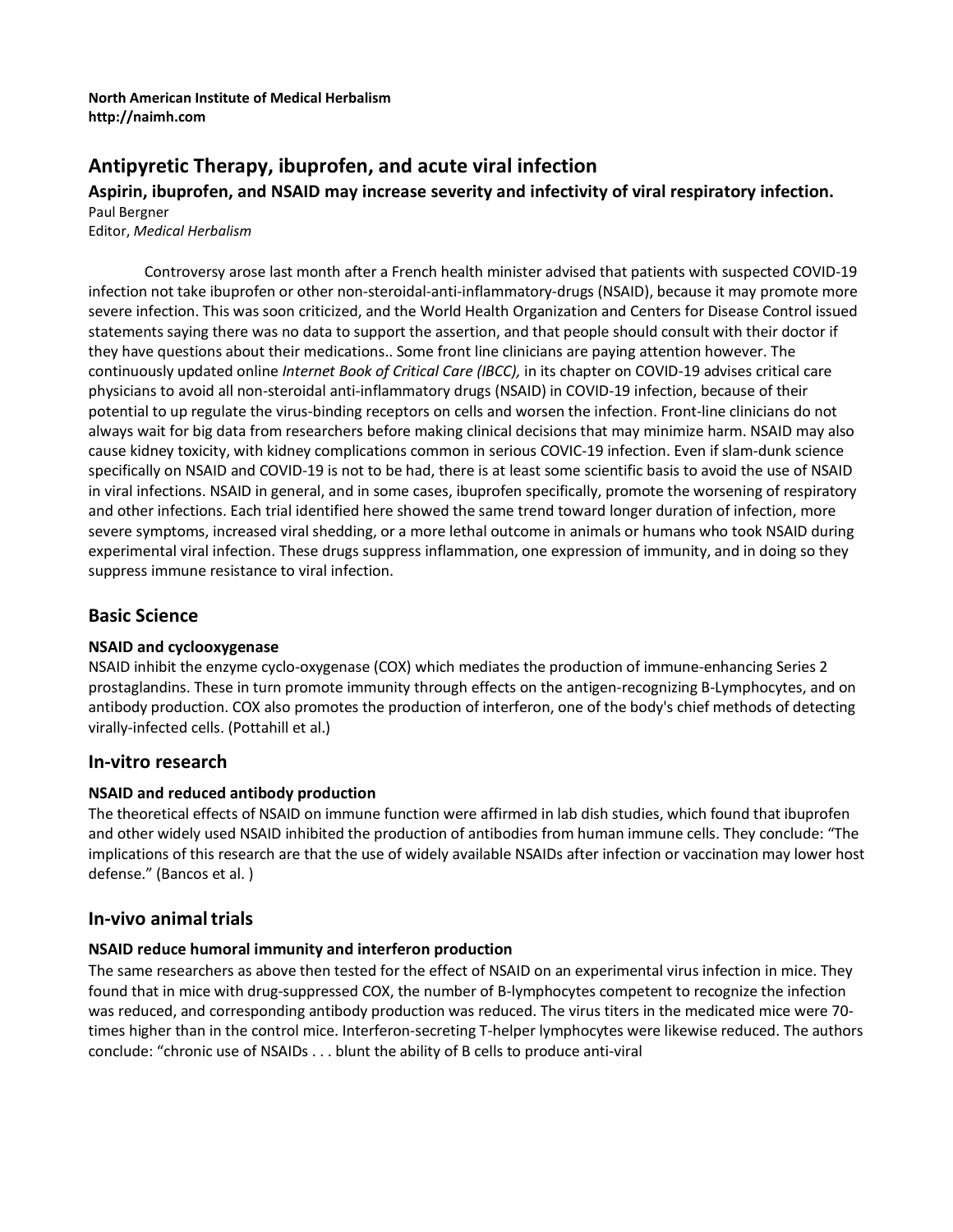antibodies, thereby making vaccines less effective and possibly increasing susceptibility to viral infection. (Bernard et al.)

#### **Aspirin and NSAID may promote mortality in pneumonia**

Rabbits infected with *Pasteurella* a common cause of pneumonia, had a 29% mortality rate. One group had their fever lowered by 1.5 degrees with salicylates, and had 100% mortality. Salicylates alone in uninfected rabbits caused no mortality. Treated rabbits had a lower white blood cell count than their infected but untreated counterparts, and their lung and liver bacterial counts were higher. (Vaughn et al 1980, 1981)

#### **Influenza mortality increased**

On meta-analysis of 8 trials in animals, the use of aspirin, acetaminophen, or diclofenac increased mortality from experimental influenza infection by 34%. (Eyers et al.)

#### **Pneumonia mortality doubled**

In a meta-analysis of 3 animal studies, antipyretic therapy in pneumonia doubled mortality rate. The *Pneumococcus*  bacterium is temperature sensitive, and lowering temperature can facilitate survival and infection by the bacterium. (Jeffries et al.)

#### **Viral shedding increased**

A group of cows were artificially infected with the RSV respiratory virus. Half were given ibuprofen. The researchers noted a increase in viral shedding, indicating the possibility of increased infection and also increased transmission to other cows. At peak of viral shedding on days 6-8 it was increased by a statistically significant 50%. The researchers said that lung pathologies were not different between the two groups, but noted that one cow in the ibuprofen group had to be euthanized due to the severity of its infection. (Walsh et al.)

## **Human trials**

#### **Antibody response in humans**

Human trials of experimental rhinovirus infection treated with salicylates and NSAID. Lowering the fever with aspirin and acetaminophen suppressed antibody response and increased the severity of subjective symptoms. Ibuprofen had a strong similar trend (worse than placebo on every measure) but which did not reach statistical significance. Trends for all medications were for worsening symptoms, decreased antibody response, and increased viral shedding. (Graham et al.)

### **Duration of illness**

In a retrospective observational study, some patients infected with *Influenza* or *Shigella* were given aspirin or acetaminophen. The researchers conclude "There was a striking correlation between antipyretic therapy and duration of illness in subjects infected with influenza A and Shigella sonnei." Patients who got antipyretics were sick 3.5 days longer than those who did not  $(8.8 \pm 2.3$  days vs  $5.3 \pm 3.0$  days) The patients infected with Shigella who took antipyretics had a trend towards prolonged duration of illness (4.6  $\pm$  2.1 days with antipyretics vs 1.9  $\pm$ 1.6 days without). (Plaisance et al.)

#### **Viral shedding**

In 2 double-blind trials, 45 adults infected with rhinovirus were given aspirin or placebo for 5 days, beginning on the day after viral exposure (as opposed to the typical use in response to the development of symptoms). Aspirin increased the amount of viral shedding by 36% in 1 trial and 17% in the other (P<.01), potentially increasing the infection and also risk of spread. (Stanley et al.)

#### **Time to healing in Varicella infection**

In a randomized controlled trial evaluating antipyretic effects on the duration or severity of childhood Varicella, 31 children received placebo and 37 received acetaminophen for 4 days. Children treated with acetaminophen took 1.1 days longer to total scabbing.

### **Summary**

Although we do not have data showing that ibuprofen, aspirin, or other NSAID will specifically worsen the course of covid-19 infection, we have plenty of data suggesting that these drugs inhibit anti-viral defenses.